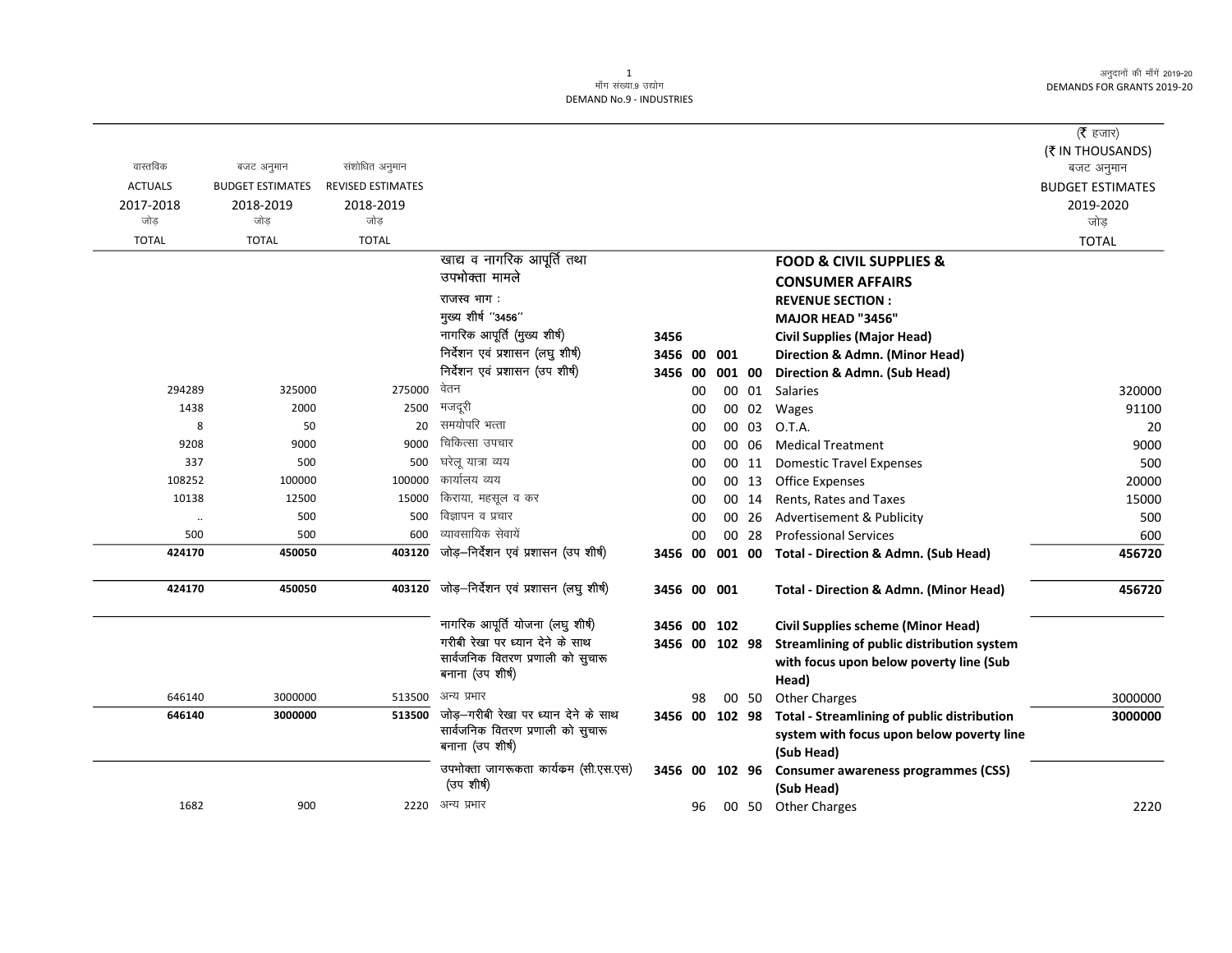|                      |                         |                          |                                                                                |                |    |       |                                                                                    | ( <b>रै</b> हजार)<br>(₹ IN THOUSANDS) |
|----------------------|-------------------------|--------------------------|--------------------------------------------------------------------------------|----------------|----|-------|------------------------------------------------------------------------------------|---------------------------------------|
| वास्तविक             | बजट अनुमान              | संशोधित अनुमान           |                                                                                |                |    |       |                                                                                    | बजट अनुमान                            |
| <b>ACTUALS</b>       | <b>BUDGET ESTIMATES</b> | <b>REVISED ESTIMATES</b> |                                                                                |                |    |       |                                                                                    | <b>BUDGET ESTIMATES</b>               |
| 2017-2018<br>जोड     | 2018-2019<br>जोड        | 2018-2019<br>जोड         |                                                                                |                |    |       |                                                                                    | 2019-2020<br>जोड                      |
| <b>TOTAL</b>         | <b>TOTAL</b>            | <b>TOTAL</b>             |                                                                                |                |    |       |                                                                                    |                                       |
| 1682                 | 900                     | 2220                     | जोड़–उपभोक्ता जागरूकता कार्यक्रम (सी.                                          |                |    |       |                                                                                    | <b>TOTAL</b>                          |
|                      |                         |                          | एस.एस) (उप शीर्ष)                                                              | 3456 00 102 96 |    |       | <b>Total - Consumer awareness programmes</b><br>(CSS) (Sub Head)                   | 2220                                  |
|                      |                         |                          | लक्षित सार्वजनिक वितरण प्रणाली का<br>कम्प्यूटरीकरण (सी.एस.एस) (उप शीर्ष)       |                |    |       | 3456 00 102 93 Computerization of TPDS-(CSS) (Sub Head)                            |                                       |
| $\ldots$             | 1000                    | 1000                     | अन्य प्रभार                                                                    |                | 93 |       | 00 50 Other Charges                                                                | 1000                                  |
|                      | 1000                    | 1000                     | जोड़—लक्षित सार्वजनिक वितरण प्रणाली का<br>कम्प्यूटरीकरण (सी.एस.एस) (उप शीर्ष)  | 3456 00 102 93 |    |       | <b>Total - Computerization of TPDS-(CSS) (Sub</b><br>Head)                         | 1000                                  |
|                      |                         |                          | लक्षित सार्वजनिक वितरण प्रणाली का<br>कम्प्यूटरीकरण – राज्य अंश (उप शीर्ष)      |                |    |       | 3456 00 102 92 Computerization of TPDS-State share (Sub<br>Head)                   |                                       |
| 4541                 | 65000                   | 10000                    | अन्य प्रभार                                                                    |                | 92 | 00 50 | <b>Other Charges</b>                                                               | 64100                                 |
| 4541                 | 65000                   | 10000                    | जोड़—लक्षित सार्वजनिक वितरण प्रणाली का<br>कम्प्यूटरीकरण – राज्य अंश (उप शीर्ष) | 3456 00 102 92 |    |       | <b>Total - Computerization of TPDS-State</b><br>share (Sub Head)                   | 64100                                 |
|                      |                         |                          | उपभोक्ता फोरा फेस़-2 का सुदृढीकरण (सी.<br>एस.एस.) (उप शीर्ष)                   |                |    |       | 3456 00 102 91 Strengthening of Consumer fora Phase-II<br>(CSS) (Sub Head)         |                                       |
| $\cdot$ .            | 6500                    | 6500                     | अन्य प्रभार                                                                    |                | 91 |       | 00 50 Other Charges                                                                | 11500                                 |
| $\ldots$             | 6500                    | 6500                     | जोड़— उपभोक्ता फोरा फेस़—2 का<br>सुदृढीकरण (सी.एस.एस.) (उप शीर्ष)              |                |    |       | 3456 00 102 91 Total - Strengthening of Consumer fora<br>Phase-II (CSS) (Sub Head) | 11500                                 |
|                      |                         |                          | मूल्य निगरानी कक्ष का सुदृढ़ीकरण (सी.एस.<br>एस.) (उप शीर्ष)                    | 3456 00 102 90 |    |       | <b>Strengthening of Price Monitoring Cell</b><br>(PMC) (CSS) (Sub Head)            |                                       |
| $\cdot\cdot$         | 180                     | 180                      | अन्य प्रभार                                                                    |                | 90 |       | 00 50 Other Charges                                                                | 180                                   |
| $\ddot{\phantom{0}}$ | 180                     | 180                      | जोड़- मूल्य निगरानी कक्ष का सुदृढ़ीकरण<br>(सी.एस.एस.) (उप शीर्ष)               | 3456 00 102 90 |    |       | <b>Total - Strengthening of Price Monitoring</b><br>Cell (PMC) (CSS) (Sub Head)    | 180                                   |
| 652363               | 3073580                 | 533400                   | जोड़—नागरिक आपूर्ति योजना (लघु शीर्ष)                                          | 3456 00 102    |    |       | <b>Total - Civil Supplies scheme (Minor Head)</b>                                  | 3079000                               |
|                      |                         |                          | उपभोक्ता छूट (लघु शीर्ष)                                                       | 3456 00 103    |    |       | <b>Consumer Subsidy (Minor Head)</b>                                               |                                       |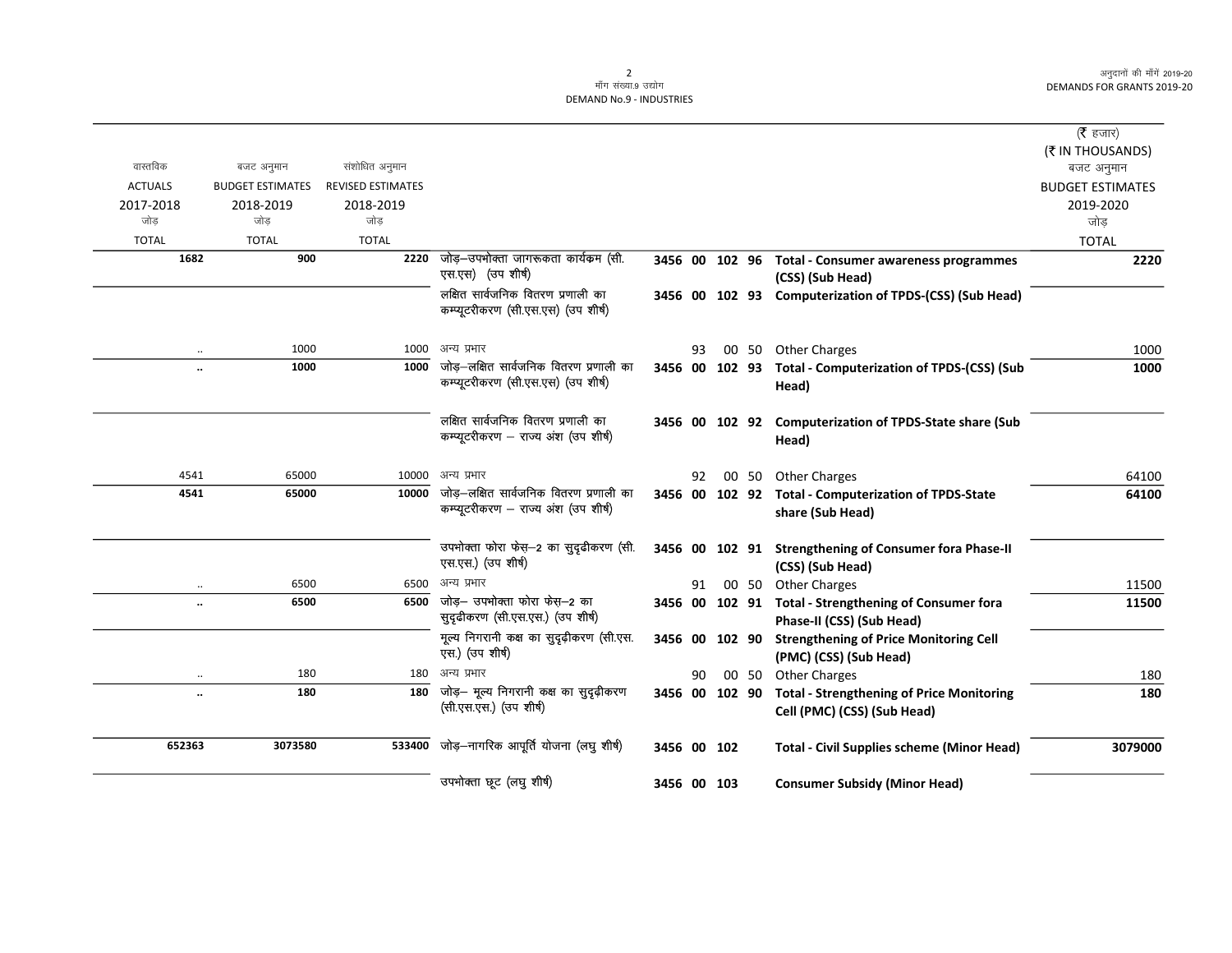$=$ 

|                   |                         |                          |                                                                                 |                |          |        |                |                                                             | (रै हजार)               |
|-------------------|-------------------------|--------------------------|---------------------------------------------------------------------------------|----------------|----------|--------|----------------|-------------------------------------------------------------|-------------------------|
| वास्तविक          |                         |                          |                                                                                 |                |          |        |                |                                                             | (₹ IN THOUSANDS)        |
|                   | बजट अनुमान              | संशोधित अनुमान           |                                                                                 |                |          |        |                |                                                             | बजट अनुमान              |
| <b>ACTUALS</b>    | <b>BUDGET ESTIMATES</b> | <b>REVISED ESTIMATES</b> |                                                                                 |                |          |        |                |                                                             | <b>BUDGET ESTIMATES</b> |
| 2017-2018<br>जोड़ | 2018-2019<br>जोड        | 2018-2019<br>जोड         |                                                                                 |                |          |        |                |                                                             | 2019-2020               |
|                   |                         |                          |                                                                                 |                |          |        |                |                                                             | जोड                     |
| <b>TOTAL</b>      | <b>TOTAL</b>            | <b>TOTAL</b>             |                                                                                 |                |          |        |                |                                                             | <b>TOTAL</b>            |
|                   |                         |                          | गरीबी रेखा से नीचे के परिवारों को छूट<br>सहित दालों का वितरण (उप शीर्ष)         | 3456 00 103 97 |          |        |                | Subsidised distribution of pulses to                        |                         |
|                   |                         |                          |                                                                                 |                |          |        |                | families below the poverty line (Sub Head)                  |                         |
| $\ddotsc$         | 500                     | $\ldots$                 | छूट                                                                             |                | 97       |        |                | 00 33 Subsidies                                             |                         |
| $\ddotsc$         | 500                     |                          | जोड—गरीबी रेखा से नीचे के परिवारों को                                           |                |          |        |                | 3456 00 103 97 Total - Subsidised distribution of pulses to |                         |
|                   |                         |                          | छूट सहित दालों का वितरण (उप शीर्ष)                                              |                |          |        |                | families below the poverty line (Sub Head)                  |                         |
|                   |                         |                          |                                                                                 |                |          |        |                |                                                             |                         |
|                   |                         |                          | उपभोक्ताओं को चीनी के लिए छूट (उप                                               |                |          |        |                | 3456 00 103 95 Subsidy to consumers for Sugar (Sub Head)    |                         |
|                   |                         |                          | शीर्ष)                                                                          |                |          |        |                |                                                             |                         |
| 192320            | 30400                   | 18000                    | ਯੂਟ                                                                             |                | 95       |        |                | 00 33 Subsidies                                             | 18000                   |
| 192320            | 30400                   | 18000                    | जोड़—उपभोक्ताओं को चीनी के लिए छूट                                              |                |          |        |                | 3456 00 103 95 Total - Subsidy to consumers for Sugar       | 18000                   |
|                   |                         |                          | (उप शीर्ष)                                                                      |                |          |        |                | (Sub Head)                                                  |                         |
|                   |                         |                          | आवश्यक वस्तुओ की मूल्य वृद्वि की जांच<br>के लिए बाजारो पर हस्तक्षेप का प्रावधान | 3456 00 103 93 |          |        |                | <b>Provision for Market intervention to check</b>           |                         |
|                   |                         |                          | (उप शीर्ष)                                                                      |                |          |        |                | the rising prices of Essential Commodity                    |                         |
|                   |                         |                          |                                                                                 |                |          |        |                | (Sub Head)                                                  |                         |
|                   | 100                     |                          | अन्य प्रभार                                                                     |                | 93       |        | 00 50          | <b>Other Charges</b>                                        | 105000                  |
| $\ldots$          | 100                     |                          | जोड़-आवश्यक वस्तुओ की मूल्य वृद्वि की<br>जांच के लिए बाजारो पर हस्तक्षेप का     | 3456 00        |          | 103 93 |                | <b>Total - Provision for Market intervention</b>            | 105000                  |
|                   |                         |                          | प्रावधान (उप शीर्ष)                                                             |                |          |        |                | to check the rising prices of Essential                     |                         |
|                   |                         |                          |                                                                                 |                |          |        |                | <b>Commodity (Sub Head)</b>                                 |                         |
| 192320            | 31000                   | 18000                    | जोड़-उपभोक्ता छूट (लघु शीर्ष)                                                   | 3456 00 103    |          |        |                | <b>Total- Consumer Subsidy (Minor Head)</b>                 | 123000                  |
|                   |                         |                          | अन्य व्यय (लघु शीर्ष)                                                           | 3456 00        |          | 800    |                | <b>Other Expenditure (Minor Head)</b>                       |                         |
|                   |                         |                          | उपभोक्ता मामलों का निदेशालय (उप शीर्ष)                                          | 3456 00        |          | 800 97 |                | <b>Directorate of Consumer Affairs (Sub Head)</b>           |                         |
|                   |                         |                          | वेतन                                                                            |                |          |        |                |                                                             |                         |
| 3830              | 7680<br>20              | 3982                     | मजदूरी                                                                          |                | 97       |        | 00 01          | Salaries                                                    | 4230                    |
| $\ddotsc$         | 25                      |                          | समयोपरि भत्ता                                                                   |                | 97       |        | 00 02          | Wages                                                       |                         |
| $\ddotsc$<br>41   | 400                     | 100                      | चिकित्सा उपचार                                                                  |                | 97<br>97 |        | 00 03<br>00 06 | O.T.A.<br><b>Medical Treatment</b>                          |                         |
| 419               | 480                     | 480                      | कार्यालय व्यय                                                                   |                | 97       |        | 00 13          | <b>Office Expenses</b>                                      | 100<br>500              |
| 4290              | 8605                    |                          | 4562 जोड़-उपभोक्ता मामलों का निदेशालय (उप                                       | 3456 00 800 97 |          |        |                | <b>Total - Dte. of Consumers Affairs (Sub</b>               | 4830                    |
|                   |                         |                          | शीर्ष)                                                                          |                |          |        |                | Head)                                                       |                         |
|                   |                         |                          |                                                                                 |                |          |        |                |                                                             |                         |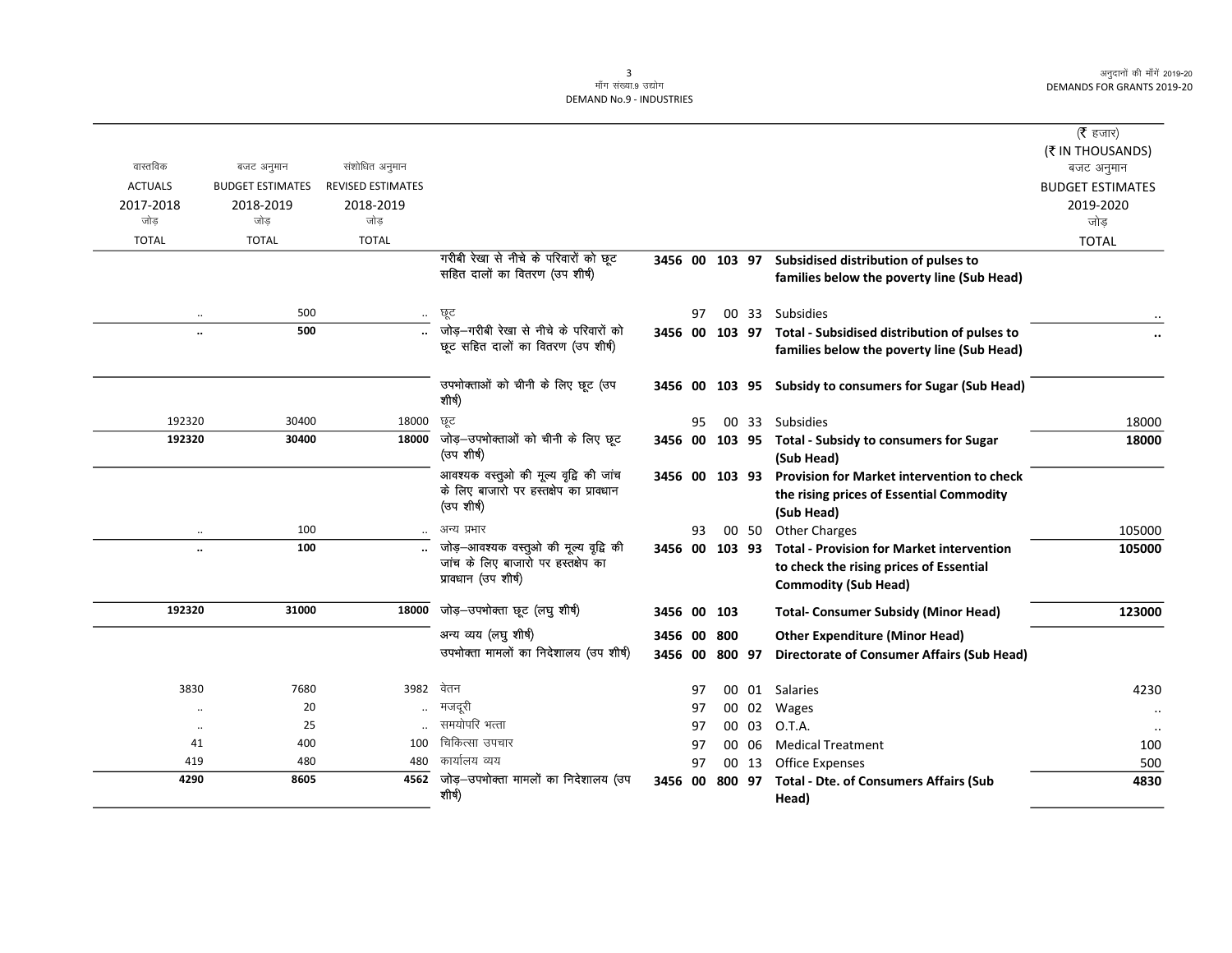## 4 मॉंग संख्या.9 उद्योग DEMAND No.9 - INDUSTRIES

|                      |                         |                          |                                     |                |    |        |       |                                                        | ( $\bar{\tau}$ हजार)<br>(そ IN THOUSANDS) |
|----------------------|-------------------------|--------------------------|-------------------------------------|----------------|----|--------|-------|--------------------------------------------------------|------------------------------------------|
| वास्तविक             | बजट अनुमान              | संशोधित अनुमान           |                                     |                |    |        |       |                                                        | बजट अनुमान                               |
| <b>ACTUALS</b>       | <b>BUDGET ESTIMATES</b> | <b>REVISED ESTIMATES</b> |                                     |                |    |        |       |                                                        | <b>BUDGET ESTIMATES</b>                  |
| 2017-2018            | 2018-2019               | 2018-2019                |                                     |                |    |        |       |                                                        | 2019-2020                                |
| जोड                  | जोड                     | जोड                      |                                     |                |    |        |       |                                                        | जोड                                      |
| <b>TOTAL</b>         | <b>TOTAL</b>            | <b>TOTAL</b>             |                                     |                |    |        |       |                                                        | <b>TOTAL</b>                             |
|                      |                         |                          | जिला फोरम और राज्य आयोग (उप शीर्ष)  | 3456 00 800 79 |    |        |       | <b>District Forum and State Commission (Sub</b>        |                                          |
|                      |                         |                          |                                     |                |    |        |       | Head)                                                  |                                          |
| 68623                | 85000                   | 72118                    | वेतन                                |                | 79 |        | 00 01 | Salaries                                               | 75000                                    |
| 497                  | 1000                    | 1000                     | मजदूरी                              |                | 79 |        | 00 02 | Wages                                                  | 4700                                     |
| $\ldots$             | 45                      |                          | समयोपरि भत्ता                       |                | 79 |        | 00 03 | O.T.A.                                                 | $\ddotsc$                                |
| 570                  | 1000                    | 700                      | चिकित्सा उपचार                      |                | 79 |        | 00 06 | <b>Medical Treatment</b>                               | 1000                                     |
| 45                   | 200                     | 200                      | घरेलू यात्रा व्यय                   |                | 79 |        | 00 11 | <b>Domestic Travel Expenses</b>                        | 200                                      |
| 9802                 | 12000                   | 12000                    | कार्यालय व्यय                       |                | 79 |        | 00 13 | <b>Office Expenses</b>                                 | 12000                                    |
| 7436                 | 9000                    | 5000                     | किराया, महसूल व कर                  |                | 79 |        | 00 14 | Rents, Rates and Taxes                                 | 5000                                     |
| 86973                | 108245                  | 91018                    | जोड़-जिला फोरम एवं राज्य आयोग (उप   | 3456 00        |    | 800 79 |       | <b>Total - District Forum &amp; State Commission</b>   | 97900                                    |
|                      |                         |                          | शीर्ष)                              |                |    |        |       | (Sub Head)                                             |                                          |
|                      |                         |                          | राज्य खादय आयोग (उप शीर्ष)          | 3456 00        |    |        |       | 800 74 State Food Commission (Sub Head)                |                                          |
| $\ddot{\phantom{0}}$ | 5000                    | $\ddot{\phantom{a}}$     | वेतन                                |                | 74 |        | 00 01 | Salaries                                               | 5000                                     |
| $\ldots$             | 5000                    |                          | कार्यालय व्यय                       |                | 74 |        | 00 13 | <b>Office Expenses</b>                                 | 5000                                     |
| $\ddot{\phantom{a}}$ | 10000                   |                          | जोड़- राज्य खादय आयोग (उप शीर्ष)    |                |    |        |       | 3456 00 800 74 Total -State Food Commission (Sub Head) | 10000                                    |
|                      |                         |                          | उपभोक्ता क्लब (उप शीर्ष)            |                |    |        |       | 3456 00 800 72 Consumer Clubs (Sub Head)               |                                          |
| 1000                 | 1000                    | 1000                     | अन्य प्रभार                         |                | 72 |        | 00 50 | <b>Other Charges</b>                                   | 1000                                     |
| 1000                 | 1000                    | 1000                     | जोड़-उपभोक्ता क्लब (उप शीर्ष)       | 3456 00        |    | 800 72 |       | <b>Total - Consumer Clubs (Sub Head)</b>               | 1000                                     |
| 92263                | 127850                  | 96580                    | जोड़-अन्य व्यय (लघु शीर्ष)          | 3456 00 800    |    |        |       | <b>Total - Other Expenditure (Minor Head)</b>          | 113730                                   |
| 1361116              | 3682480                 | 1051100                  | जोड़-मुख्य शीर्ष "3456"             | 3456           |    |        |       | <b>TOTAL - MAJOR HEAD"3456"</b>                        | 3772450                                  |
| 1361116              | 3682480                 | 1051100                  | जोड–राजस्व भाग                      |                |    |        |       | <b>TOTAL - REVENUE SECTION</b>                         | 3772450                                  |
|                      |                         |                          | पूँजी भाग:                          |                |    |        |       | <b>CAPITAL SECTION:</b>                                |                                          |
|                      |                         |                          | मुख्य शीर्ष "5475"                  |                |    |        |       | <b>MAJOR HEAD "5475"</b>                               |                                          |
|                      |                         |                          | अन्य सामान्य आर्थिक सेवाओं पर पूँजी | 5475           |    |        |       | <b>Capital Outlay on Other General Economic</b>        |                                          |
|                      |                         |                          | परिव्यय (मुख्य शीर्ष)               |                |    |        |       | <b>Services (Major Head)</b>                           |                                          |
|                      |                         |                          | नागरिक आपूर्ति (लघु शीर्ष)          | 5475 00 102    |    |        |       | <b>Civil Supplies (Minor Head)</b>                     |                                          |
|                      |                         |                          | सार्वजनिक वितरण प्रणाली को सुचारू   | 5475 00 102 89 |    |        |       | <b>Streamlining of Public Distribution System</b>      |                                          |
|                      |                         |                          | बनाना (उप शीर्ष)                    |                |    |        |       | (Sub Head)                                             |                                          |
|                      | 5000                    |                          | 5000 बडे निर्माण कार्य              |                | 89 |        |       | 00 53 Major Works                                      | 5000                                     |
|                      |                         |                          |                                     |                |    |        |       |                                                        |                                          |